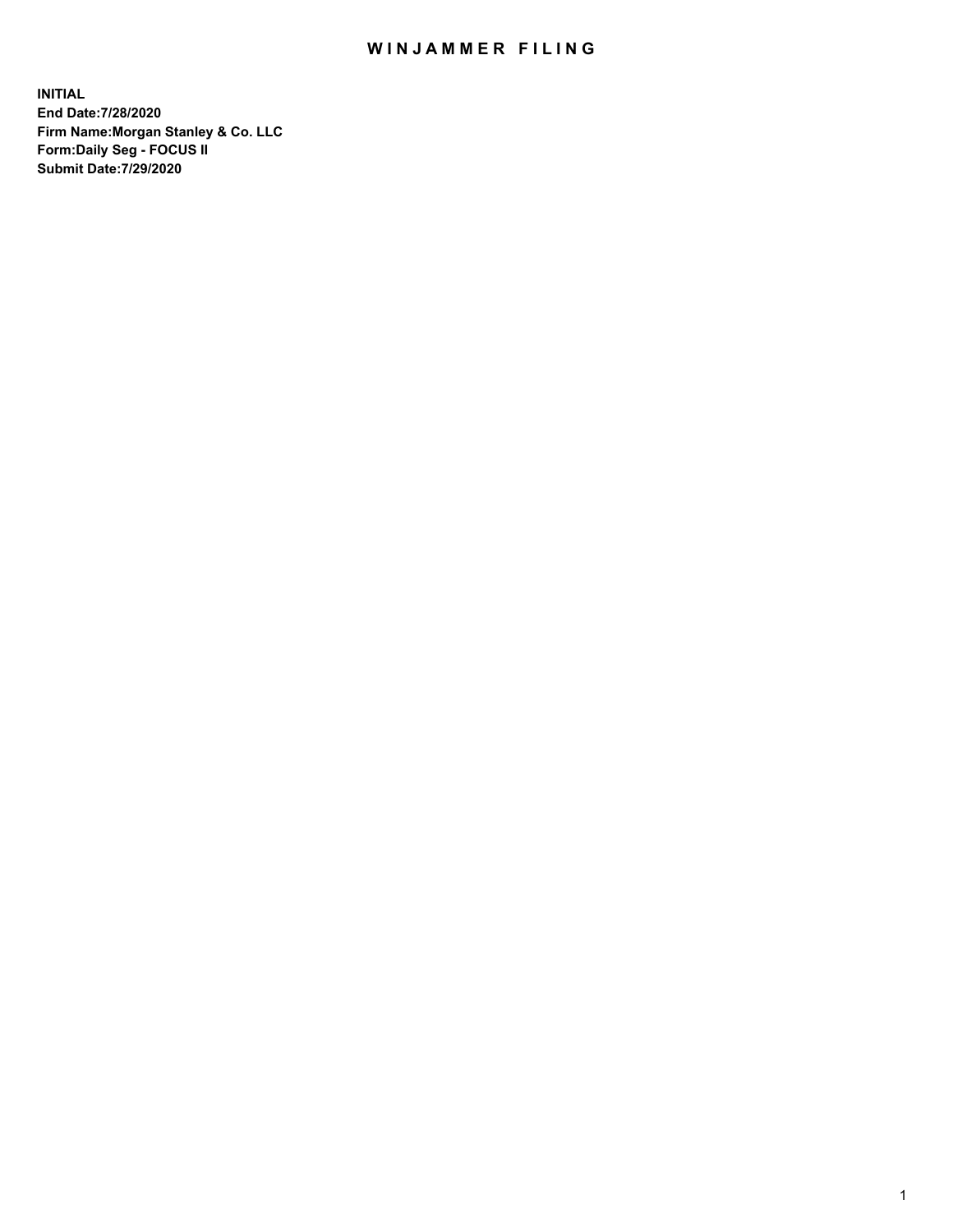**INITIAL End Date:7/28/2020 Firm Name:Morgan Stanley & Co. LLC Form:Daily Seg - FOCUS II Submit Date:7/29/2020 Daily Segregation - Cover Page**

| Name of Company                                                                                                                                                                                                                                                                                                                | Morgan Stanley & Co. LLC                               |
|--------------------------------------------------------------------------------------------------------------------------------------------------------------------------------------------------------------------------------------------------------------------------------------------------------------------------------|--------------------------------------------------------|
| <b>Contact Name</b>                                                                                                                                                                                                                                                                                                            | <b>Ikram Shah</b>                                      |
| <b>Contact Phone Number</b>                                                                                                                                                                                                                                                                                                    | 212-276-0963                                           |
| <b>Contact Email Address</b>                                                                                                                                                                                                                                                                                                   | Ikram.shah@morganstanley.com                           |
| FCM's Customer Segregated Funds Residual Interest Target (choose one):<br>a. Minimum dollar amount: ; or<br>b. Minimum percentage of customer segregated funds required:% ; or<br>c. Dollar amount range between: and; or<br>d. Percentage range of customer segregated funds required between:% and%.                         | 235,000,000<br><u>0</u><br><u>00</u><br>0 <sub>0</sub> |
| FCM's Customer Secured Amount Funds Residual Interest Target (choose one):<br>a. Minimum dollar amount: ; or<br>b. Minimum percentage of customer secured funds required:% ; or<br>c. Dollar amount range between: and; or<br>d. Percentage range of customer secured funds required between:% and%.                           | 140,000,000<br><u>0</u><br><u>00</u><br>0 <sub>0</sub> |
| FCM's Cleared Swaps Customer Collateral Residual Interest Target (choose one):<br>a. Minimum dollar amount: ; or<br>b. Minimum percentage of cleared swaps customer collateral required:% ; or<br>c. Dollar amount range between: and; or<br>d. Percentage range of cleared swaps customer collateral required between:% and%. | 92,000,000<br><u>0</u><br><u>00</u><br>00              |

Attach supporting documents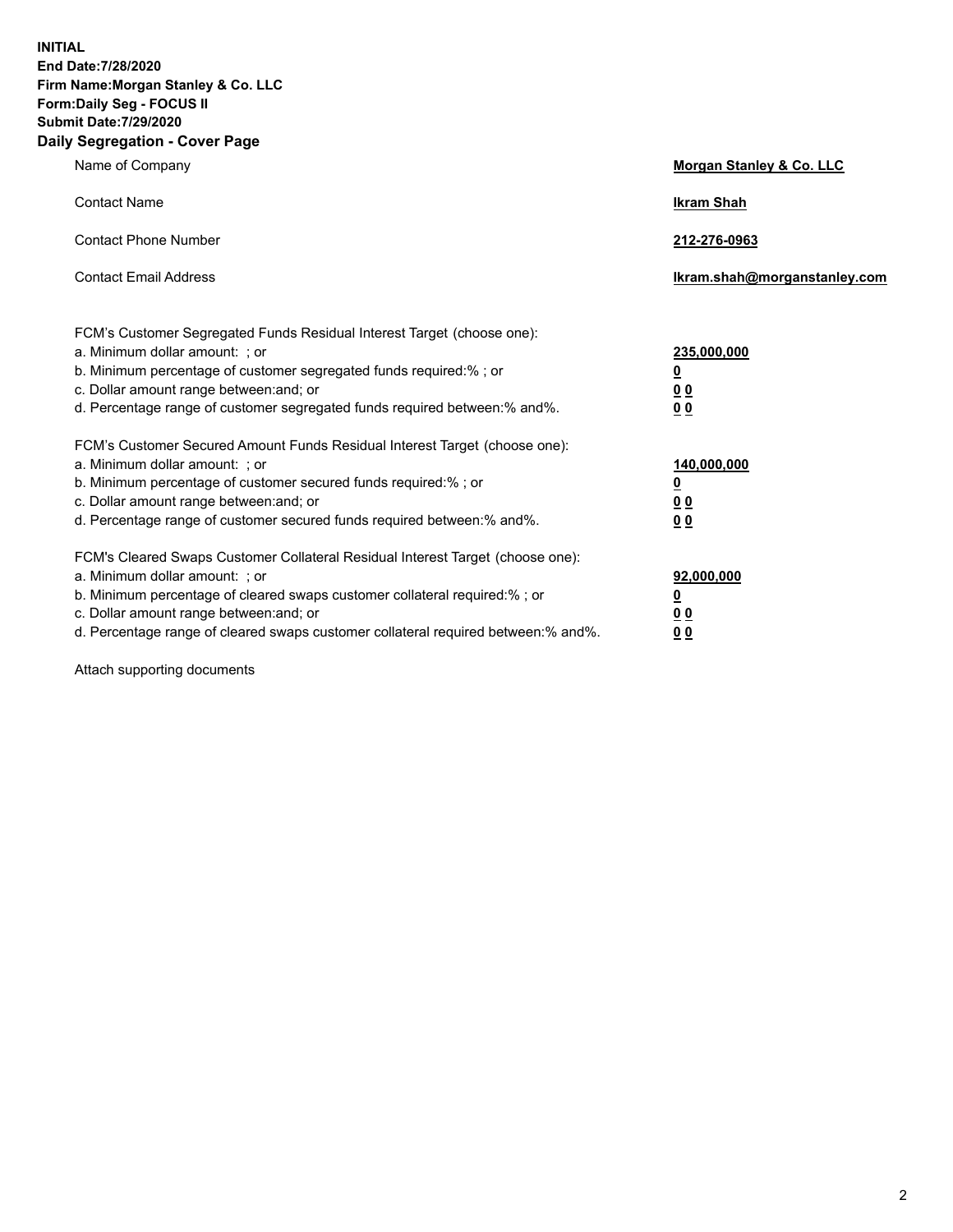## **INITIAL End Date:7/28/2020 Firm Name:Morgan Stanley & Co. LLC Form:Daily Seg - FOCUS II Submit Date:7/29/2020**

## **Daily Segregation - Secured Amounts**

|     | Foreign Futures and Foreign Options Secured Amounts                                         |                                   |
|-----|---------------------------------------------------------------------------------------------|-----------------------------------|
|     | Amount required to be set aside pursuant to law, rule or regulation of a foreign            | $0$ [7305]                        |
|     | government or a rule of a self-regulatory organization authorized thereunder                |                                   |
| 1.  | Net ledger balance - Foreign Futures and Foreign Option Trading - All Customers             |                                   |
|     | A. Cash                                                                                     | 4,197,889,032 [7315]              |
|     | B. Securities (at market)                                                                   | 3,123,869,142 [7317]              |
| 2.  | Net unrealized profit (loss) in open futures contracts traded on a foreign board of trade   | 478,213,589 [7325]                |
| 3.  | Exchange traded options                                                                     |                                   |
|     | a. Market value of open option contracts purchased on a foreign board of trade              | 10,197,290 [7335]                 |
|     | b. Market value of open contracts granted (sold) on a foreign board of trade                | -17,048,482 [7337]                |
| 4.  | Net equity (deficit) (add lines 1.2. and 3.)                                                | 7,793,120,571 [7345]              |
| 5.  | Account liquidating to a deficit and account with a debit balances - gross amount           | 38,830,420 [7351]                 |
|     | Less: amount offset by customer owned securities                                            | -38,151,455 [7352] 678,965 [7354] |
| 6.  | Amount required to be set aside as the secured amount - Net Liquidating Equity              | 7,793,799,536 [7355]              |
|     | Method (add lines 4 and 5)                                                                  |                                   |
| 7.  | Greater of amount required to be set aside pursuant to foreign jurisdiction (above) or line | 7,793,799,536 [7360]              |
|     | 6.                                                                                          |                                   |
|     | FUNDS DEPOSITED IN SEPARATE REGULATION 30.7 ACCOUNTS                                        |                                   |
| 1.  | Cash in banks                                                                               |                                   |
|     | A. Banks located in the United States                                                       | 652,648,337 [7500]                |
|     | B. Other banks qualified under Regulation 30.7                                              | 598,017,254 [7520] 1,250,665,591  |
|     |                                                                                             | $[7530]$                          |
| 2.  | Securities                                                                                  |                                   |
|     | A. In safekeeping with banks located in the United States                                   | 443,928,765 [7540]                |
|     | B. In safekeeping with other banks qualified under Regulation 30.7                          | 0 [7560] 443,928,765 [7570]       |
| 3.  | Equities with registered futures commission merchants                                       |                                   |
|     | A. Cash                                                                                     | 20,865,595 [7580]                 |
|     | <b>B.</b> Securities                                                                        | $0$ [7590]                        |
|     | C. Unrealized gain (loss) on open futures contracts                                         | 5,329,057 [7600]                  |
|     | D. Value of long option contracts                                                           | $0$ [7610]                        |
|     | E. Value of short option contracts                                                          | 0 [7615] 26,194,652 [7620]        |
| 4.  | Amounts held by clearing organizations of foreign boards of trade                           |                                   |
|     | A. Cash                                                                                     | $Q$ [7640]                        |
|     | <b>B.</b> Securities                                                                        | $0$ [7650]                        |
|     | C. Amount due to (from) clearing organization - daily variation                             | $0$ [7660]                        |
|     | D. Value of long option contracts                                                           | $0$ [7670]                        |
|     | E. Value of short option contracts                                                          | 0 [7675] 0 [7680]                 |
| 5.  | Amounts held by members of foreign boards of trade                                          |                                   |
|     | A. Cash                                                                                     | 3,144,241,592 [7700]              |
|     | <b>B.</b> Securities                                                                        | 2,679,940,377 [7710]              |
|     | C. Unrealized gain (loss) on open futures contracts                                         | 472,884,532 [7720]                |
|     | D. Value of long option contracts                                                           | 10,197,290 [7730]                 |
|     | E. Value of short option contracts                                                          | -17,048,482 [7735] 6,290,215,309  |
|     |                                                                                             | [7740]                            |
| 6.  | Amounts with other depositories designated by a foreign board of trade                      | $0$ [7760]                        |
| 7.  | Segregated funds on hand                                                                    | $0$ [7765]                        |
| 8.  | Total funds in separate section 30.7 accounts                                               | 8,011,004,317 [7770]              |
| 9.  | Excess (deficiency) Set Aside for Secured Amount (subtract line 7 Secured Statement         | 217,204,781 [7380]                |
|     | Page 1 from Line 8)                                                                         |                                   |
| 10. | Management Target Amount for Excess funds in separate section 30.7 accounts                 | 140,000,000 [7780]                |

11. Excess (deficiency) funds in separate 30.7 accounts over (under) Management Target **77,204,781** [7785]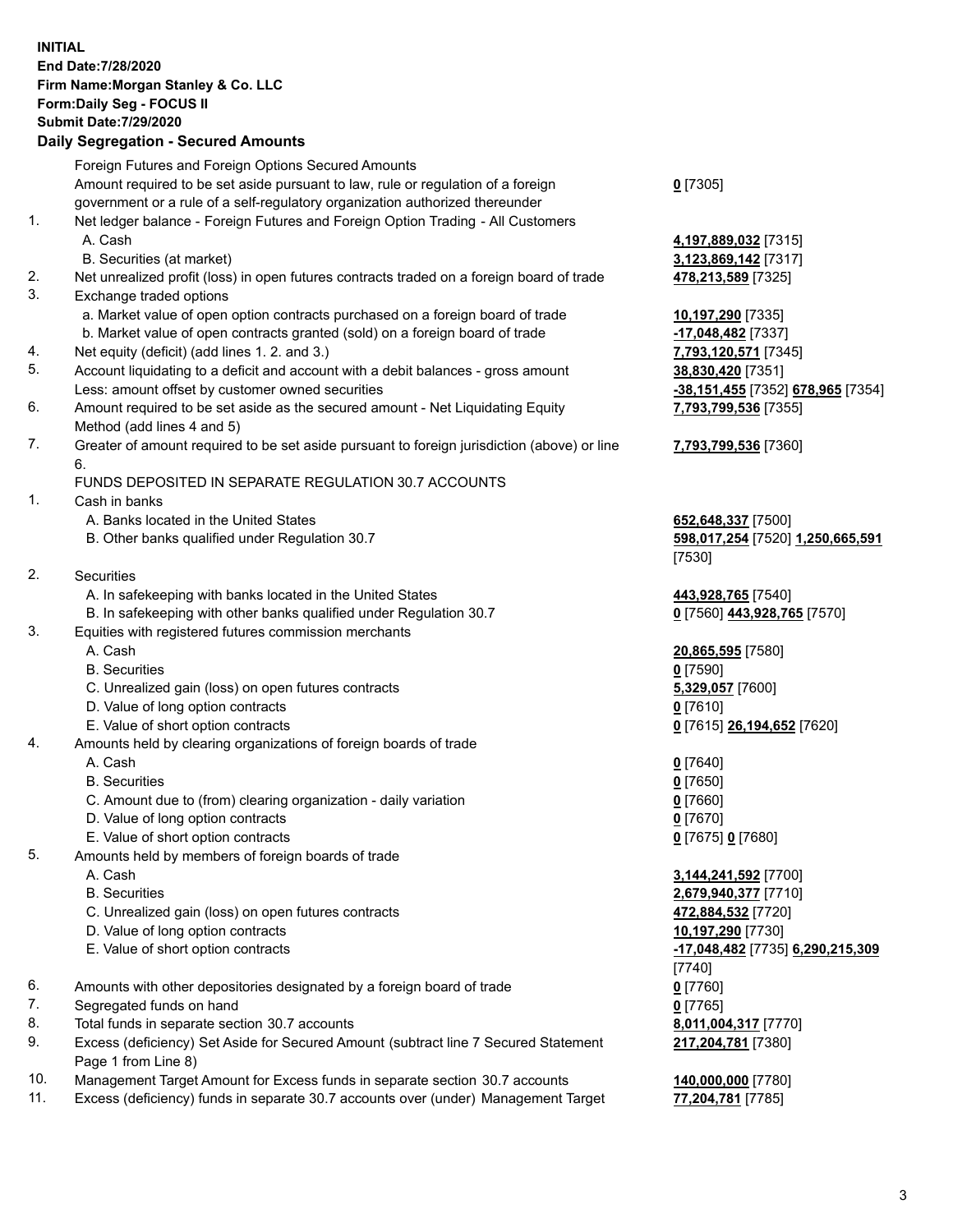**INITIAL End Date:7/28/2020 Firm Name:Morgan Stanley & Co. LLC Form:Daily Seg - FOCUS II Submit Date:7/29/2020 Daily Segregation - Segregation Statement** SEGREGATION REQUIREMENTS(Section 4d(2) of the CEAct) 1. Net ledger balance A. Cash **13,394,538,272** [7010] B. Securities (at market) **8,371,695,028** [7020] 2. Net unrealized profit (loss) in open futures contracts traded on a contract market **3,395,178,904** [7030] 3. Exchange traded options A. Add market value of open option contracts purchased on a contract market **490,854,614** [7032] B. Deduct market value of open option contracts granted (sold) on a contract market **-406,310,242** [7033] 4. Net equity (deficit) (add lines 1, 2 and 3) **25,245,956,576** [7040] 5. Accounts liquidating to a deficit and accounts with debit balances - gross amount **217,441,892** [7045] Less: amount offset by customer securities **-212,479,047** [7047] **4,962,845** [7050] 6. Amount required to be segregated (add lines 4 and 5) **25,250,919,421** [7060] FUNDS IN SEGREGATED ACCOUNTS 7. Deposited in segregated funds bank accounts A. Cash **4,544,892,895** [7070] B. Securities representing investments of customers' funds (at market) **0** [7080] C. Securities held for particular customers or option customers in lieu of cash (at market) **1,002,713,480** [7090] 8. Margins on deposit with derivatives clearing organizations of contract markets A. Cash **12,685,945,292** [7100] B. Securities representing investments of customers' funds (at market) **0** [7110] C. Securities held for particular customers or option customers in lieu of cash (at market) **7,368,981,548** [7120] 9. Net settlement from (to) derivatives clearing organizations of contract markets **-70,647,275** [7130] 10. Exchange traded options A. Value of open long option contracts **490,854,614** [7132] B. Value of open short option contracts **-406,310,242** [7133] 11. Net equities with other FCMs A. Net liquidating equity **16,492,832** [7140] B. Securities representing investments of customers' funds (at market) **0** [7160] C. Securities held for particular customers or option customers in lieu of cash (at market) **0** [7170] 12. Segregated funds on hand **0** [7150] 13. Total amount in segregation (add lines 7 through 12) **25,632,923,144** [7180] 14. Excess (deficiency) funds in segregation (subtract line 6 from line 13) **382,003,723** [7190] 15. Management Target Amount for Excess funds in segregation **235,000,000** [7194]

- 
- 16. Excess (deficiency) funds in segregation over (under) Management Target Amount Excess

**147,003,723** [7198]